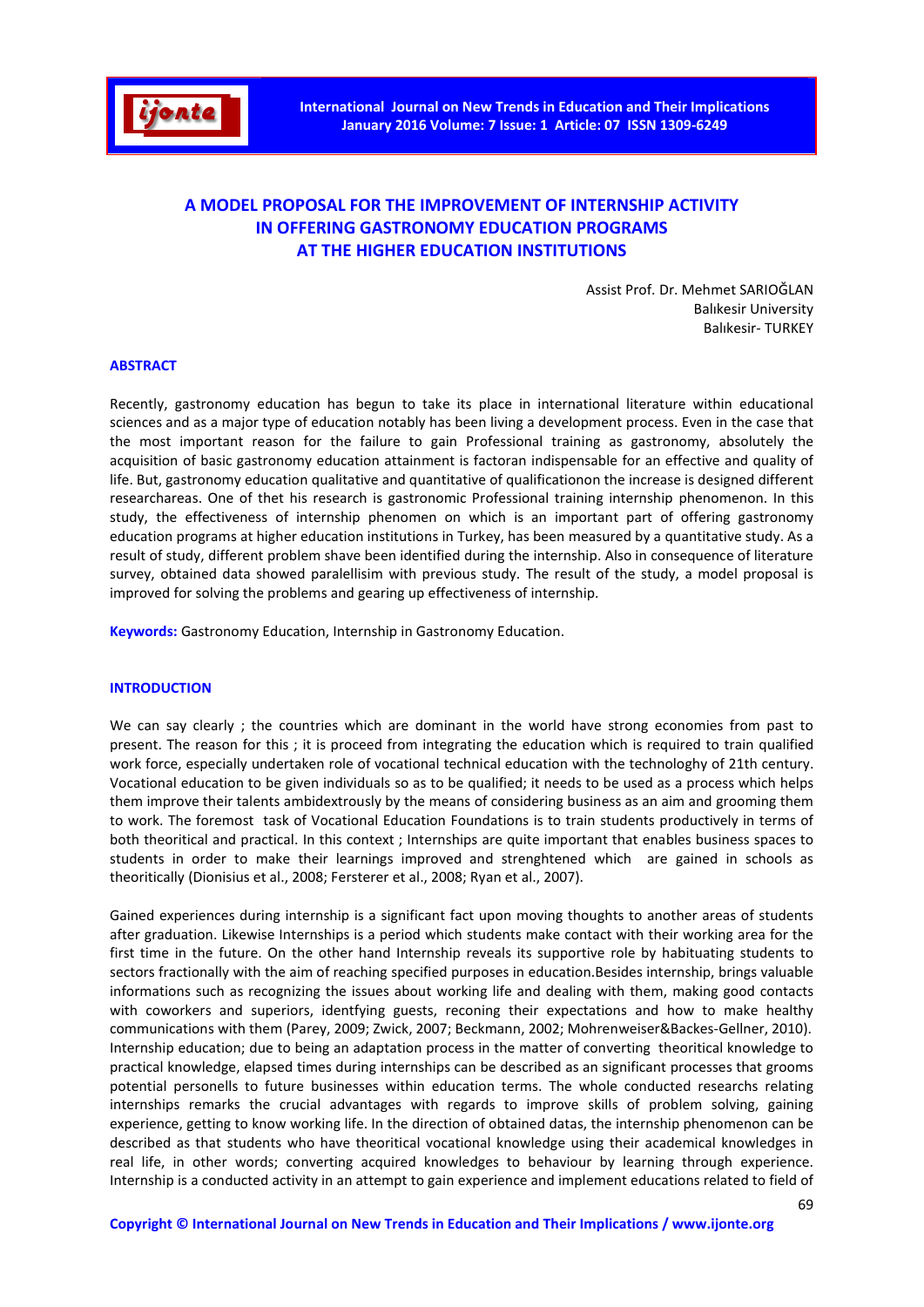

and art or an occupation. As it is understood from the definition, Internship is a significant phase for the business life of individuals because they are the conducive working area which helps individuals to have preunderstandings for future businesses (Dustmann&Schönberg, 2007Smits, 2006; Hofer&Lietz, 2004).

Internship; can be expressed as a remarkable entire education process that includes understanding how to apply the acquired knowledge from theorotical lessons in practice and adapting to working life (Hays, Rardin, Jarvis, Taylor, Moormsan & Armstead, 2002; Narayan, Olk & Fukami, 2010). Stated in other words; Internship is a period that interns who receive theorotical education spend time by working temporarily at one or more than one departments of Institutions in an attempt to increase their practical knowledge in business life (Petrillose & Montgomery, 1997; Studer, 2015). Interns can obtain information at first hand during their internship and carreer oppurtunities can be provided in the meantime of educational process (Riva & Erickson, 2008). Internship has an essential role for interns to see working conditions and their carreer developments. By the means of supporting theorotical features with practical training; provides interns bunch of advantages consisting of occuppational environment (Korthagen, Loughran & Russell,2006; Masters, France & Thorn, 2009; Patel, 2015).

Internship education which helps to gain the real life and business experiences where information, skill and experiences that students acquire in academical environment has taken place in the media of production and service delivery by converting to practical training has been taken from different aspects by gastronomical education system (Ko & Chung, 2015; Cullen, 2010; Cullen, 2012). Internship is a fact that constitutes a significant phase of the occupational gastronomy education and because of the vocational features, it has to be evaluated in multidimensial approach. Just because Tourism sector has dynamical pattern; either the education in that field is required to be the same. In other saying, the gastronomical education has to be not only theorotical but also practical to be successful (Hegarty,2014; Hyun-Ju, Kyoung-Sook, & Yu-Kyeong, 2006).

The main goal of the gastronomy education is to gain experiences about the programmes which interns have been trained on, searching out the daily applications at catering enterprises, gaining experiences for their carreers by applying their talents and learnings in different methods (Ruhanen, Breakery & Robinson, 2012;Yu & Pang, 2007; Cullen, 2010). Interns must be equipped with practical skills and learnings during their each stage of gastronomy training, and regardless of how and which part of stage it is used on, internship is a significant educational method in the sense of theory and practice must be carried out obligatorily from part to whole (Bourelle, 2015; Cullen, 2014).

Model Proposal for Increasing the Efficiency of Training Case for Education of Gastronomy in Higher Education Institutions

Strategical action plan has been made up aimed at increasing the effectiveness of internship that is an indispensable key fact of gastronomy programmes which exist within the structure of Higher Education Institutions in Turkey. This action plan consists of three stages and the most important feature is to be an applicable method. It has been predicted that if the method is applied in an effective way, it would maximize the efficiency of the gastronomical education.

Stage-I: Collaboration between Relevant Higher Education Institution amd Culture / Tourism Ministry; Gastronomical education programmes within Higher Education Institutions i.e Universities, in order that enhancing the effectiveness of internship of gastronomy educational programmes within universities, before educational internship activities commence; collaboration protocol with the Culture and Tourism Ministry is required to be realize in all conscience. This protocol supposed to focus on subjects such as referring interns who will receive internship training in near future to enterprises, analysis of the need for he qualified personnel in enterprises, the general scope of internship, rules and requirements of the internship. In case of providing cooperation within the frame of this protocol; positioning the internship training fact in a legal form will be provided. By this way; the effectiveness of the internship training should have been able to groww by means of enterprises and interns realize their responsibilities and competencies.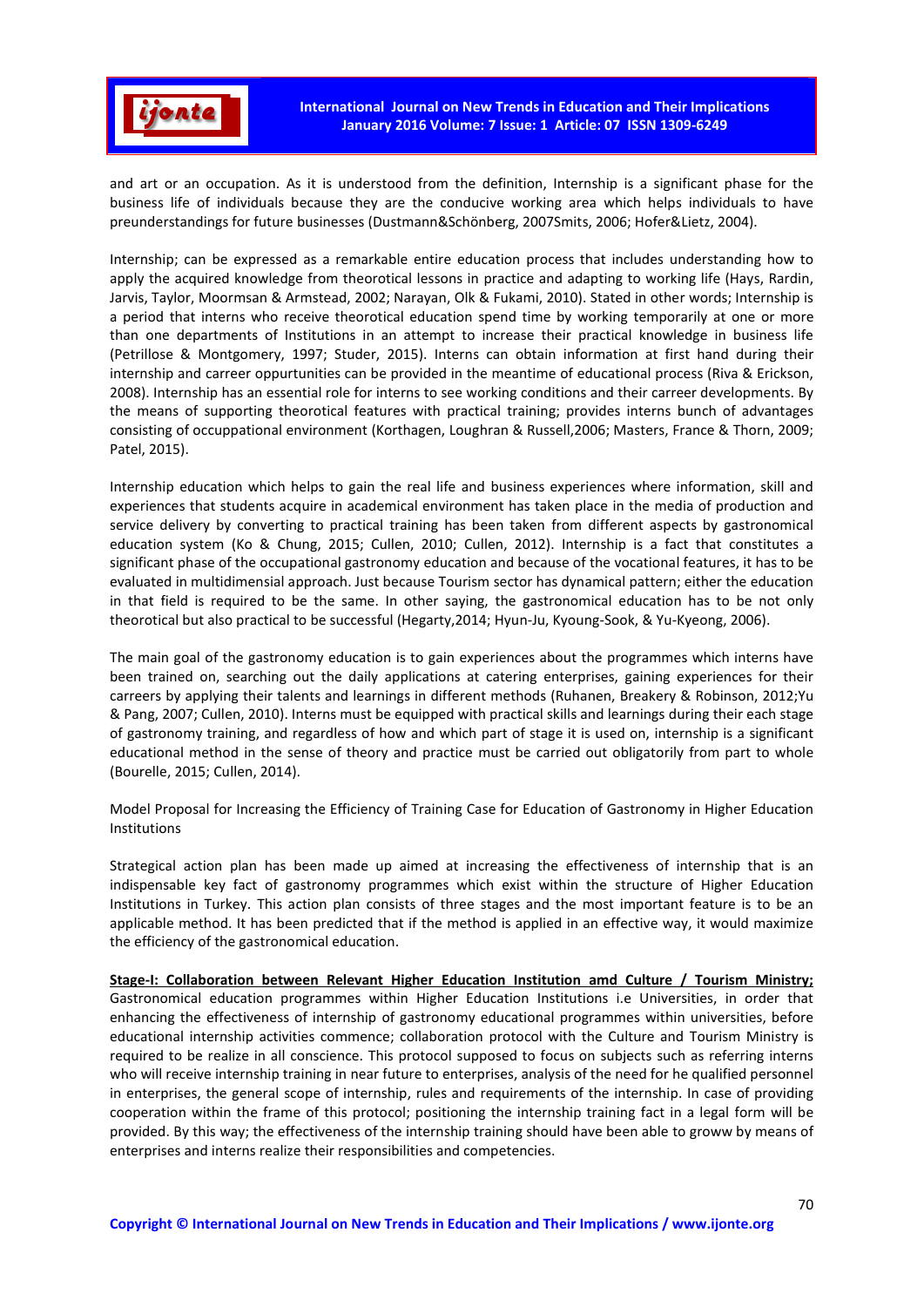

Stage-II: A Seperate Allocation of Fund for the Internship; Interns who take educational gastronomy programme, receive low wages in exchange for working at enterprises; as a consequence of that it affects adversely both enterprise's financial position and intern's motivations. In order to obviate this situation, The Government should assist them with subsistence wages. In case the Government assistance is provided to them in exchange for the internship training, it would increase both the financial means of enterprises and the intern's motivation. Thus; the activities of internship training will reach to a level of intended conditions.

Stage-III: Analysis Of The Achievements In Internship Completion; There is no control mechanism to measure the achievements of the internship at the end of the programme. Since the control mechanism would be formed effectively, the internship control mechanism would be formed effectively, the internship exams just as ordinary lectures must be regulated to interns immediatly afterwards their internship programme in the very beginning of the academic year. Students who fail to pass the exam have to repeat the internship programme. Thus; students who are conscious of being subjected to an exam with their achievements during internship programme, interns would likely take part in various training activities.

### RESULT AND SUGGESTION

Together with an extensive literature search; it has been concluded that internship is the most significant factor in order to improve the efficiency of gastronomical education. As a result; three staged model proposal has been developed concerning how as it should be so that improving and sustaining the efficiency of gastronomical education. Relevant Higher Education and Central Organization Institutions, Cultural/Tourism Ministry should have to make legislative regulations so as to employ this method.

As a result of this study constitute proposal of model has applicable feature. If this studies proposal accept and applicable, it will estimated that internship student increase qualification. From now on studies must be internship for different kitchen department as well as content.

IJONTE's Note: This article was presented at 4th World Conference on Educational and Instructional Studies - WCEIS, 5-7 November, 2015, Antalya-Turkey and was selected for publication for Volume 7 Number 1 of IJONTE 2016 by IJONTE Scientific Committee.

## BIODATA AND CONTACT ADDRESS OF AUTHOR



Mehmet SARIOĞLAN is a assistant professor (PhD) at Tourism Faculty at Balıkesir University in Turkey. He graduated from the department of Hospitality Management at Balıkesir University in 2004. He gets her M.S degree in 2007 at the department of Tourism & Hospitality Management and PhD degree in 2011 at the department of Tourism & Hospitality Management. He is interested with food&beverage management, gastronomy, gastronomy tourism and gastronomy education.

Mehmet SARIOĞLAN Balıkesir University Tourism Faculty Gastronomy and Kitchen Arts Department Balıkesir- TURKEY E. Mail: mehmets@balikesir.edu.tr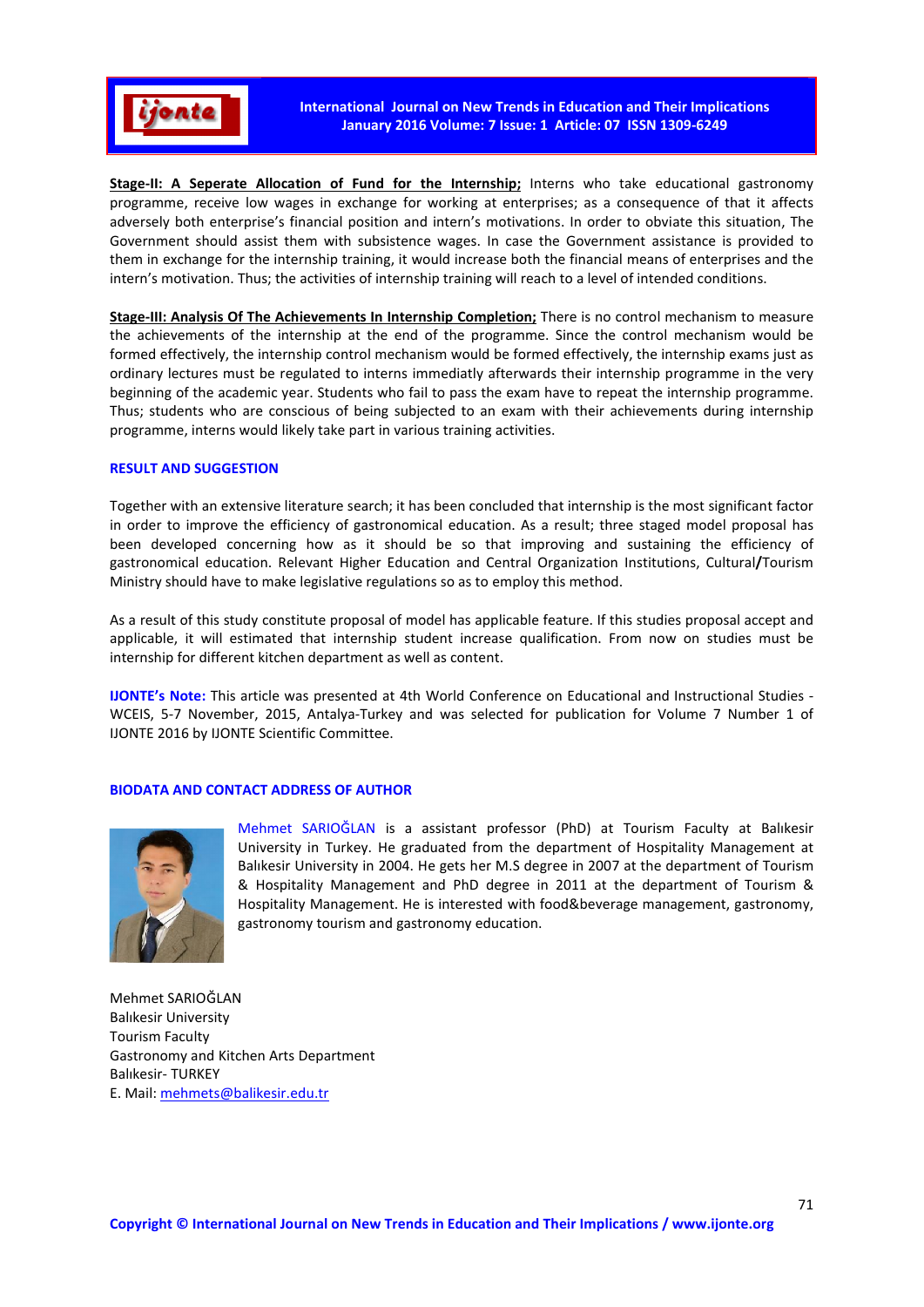

### **REFERENCES**

Beckmann, M. (2002). Firm-Sponsored Apprenticeship Training in Germany: Empirical Evidence from Establishment Data, Labour, 16(2), 287-310.

Bourelle, T. (2015). Writing in the Professions An Internship for Interdisciplinary Students, Business and Professional Communication Quarterly, 7 (1).

Cullen, F. (2014). Culinary Internship and the European Mobility Action Plan: Part One, School of Culinary Arts and Food Technology.

Cullen, F. (2012). An Investigation in Culinary Life and Professional Identity in Practice during Internship, School of Culinary Arts and Food Technology.

Cullen, F. (2010). Phenomenologıcal Vıews' And Analysıs Of The Student 'Self' Usıng Mıxed Methods Research To Investıgate The Nuances Of Culınary Academıc Issues Related To Students On Internatıonal Internship, 4th International Technology, Education and Development Conference (8-10 March 2010-Spain), INTED2010 Proceedings, 4899-4907.

Cullen, F. (2010). Phenomenological Views and Analysis of Culinary Arts Students' International Internships: "The Educational Psychology and Nature of Being" Before, During, and After International Culinary Internship, Journal of Culinary Science & Technology*,* 8 (2), 106-126.

Dionisius, R., Muehlemann, S. Pfeifer, H. Walden, G. Wnzelmann, F. Wolter, S. (2008). Cost and Benefit of Apprenticeship Training-A Comprison of Germany and Switzerland, Social Science Research Network.

Dustman, C. Schönberg, U. (2007). Apprenticeship Training and Commitment to Training Provision, The Swiss Leading House on Economics of Education, Firm Behavior and Training Policies is a Research Programme of the Swiss Federal Office for Professional Education and Technology (OPET).

Fersterer, J. Pischke, J-S. Winter-Ebmer, R. (2008). Returns to Apprenticeship Trainin in Austria: Evidence Form Failed Firms, The Scandinavian Journal of Economics, 110 (4), 733-753.

Göggel, K. Zwick T. (2012). Heterogeneous Wage Effects of Apprenticeship Training, The Scandinavian Journal of Economics, 114(3), 756-779.

Hays, Kimberly A., Rardin, David K.; Jarvis, Paul A.; Taylor, Nicole M.; Moorman, Annorah S. & Armstead Catherine D. (2002). An Exploratory Survey On Empirically Supported Treatments: Implications For İnternship Training, Professional Psychology: Research and Practice, 33(2), 207-211.

Hegarty, J.A. (2014). Standing The Heat-Assuring Curriculum Quality in Culinary Arts and Gastronomy, Routledge Taylor&Francis Group, Newyork.

Hofer, H. Liets, C. (2004). Labour Market Effects of Apprenticeship Training in Austria, International Journal of Manpower, 25(1), 104-122.

Hyun-Ju, H., Kyoung-Sook, H. & Yu-Kyeong, C. (2006). The Effects of Internship Program Satisfaction on the Career Decisions of Culinary Major Students, Korean Journal of Food And Cookery Science, 22(5), 702-711.

Ko, W.H. & Chung, F.M. (2015). Learning satisfaction for culinary students: The effect of teaching quality and professional experience, International Journal of Vocational and Technical Education, 7 (1), 1-13.